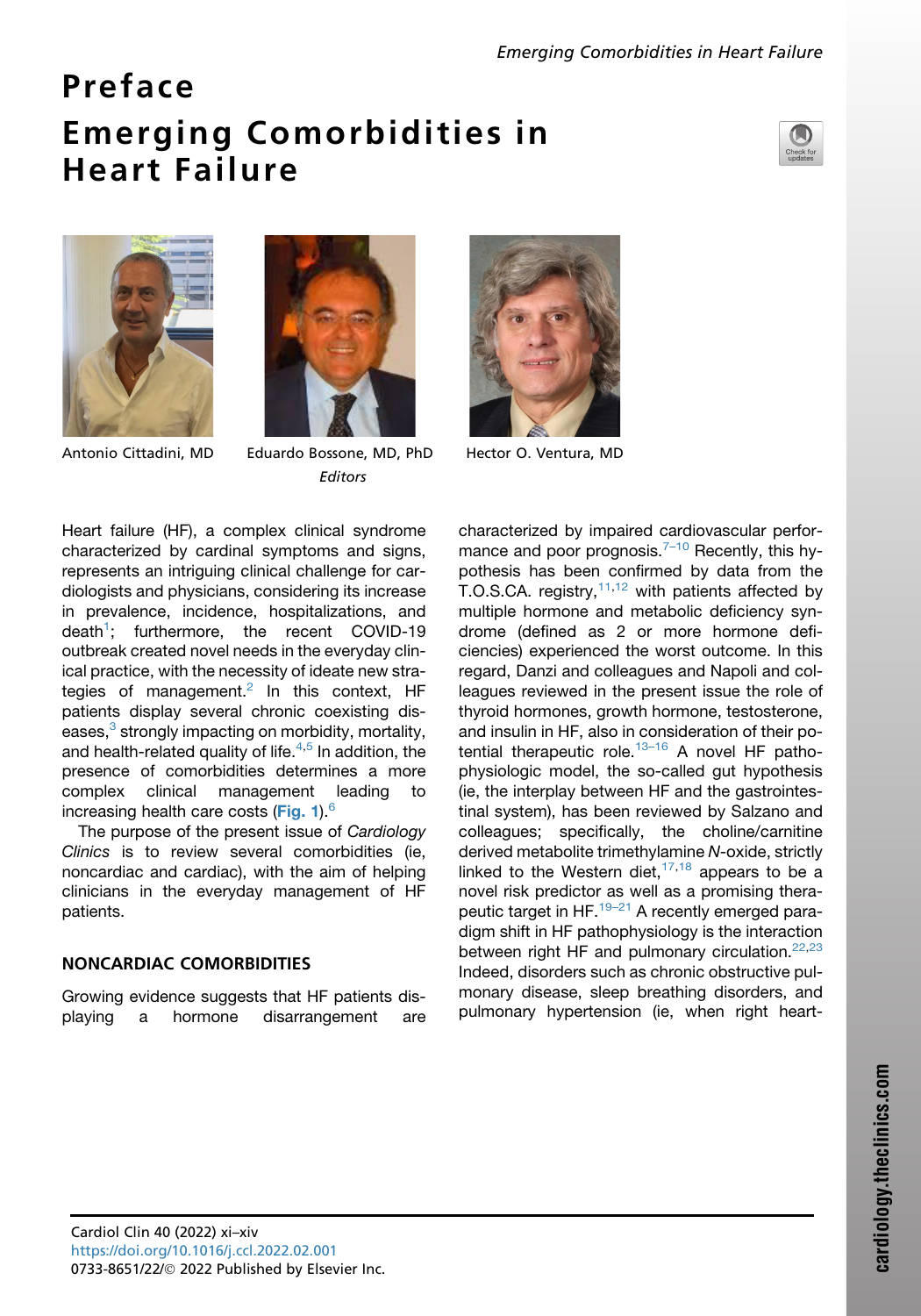<span id="page-1-0"></span>xii Preface



Fig. 1. Impact of emerging comorbidities on HF. (Modified from Cittadini A, Bossone E, Ventura HO. Emerging comorbidities in heart failure. Heart Fail Clin 2020;16(1):xiii-xv.)

pulmonary circulation unit is impaired) play a central role in HF progression,  $3,6,24$  $3,6,24$  $3,6,24$  as reviewed by Pellicori and colleagues, Coniglio and colleagues, and Marra and colleagues. Intriguingly, right ventricular dysfunction is also linked to cardiac cachexia and sarcopenia, critical turning points in the context of HF, as Valentova and colleagues exposed in their review. In addition, the role of the "obesity paradox" in chronic heart failure has been reviewed by Carbone and colleagues. Specifically, a paradoxical decrease in mortality in those with higher body mass index has been observed in HF patients, in the context of the so-called reverse epidemiology.<sup>[25](#page-2-16)</sup> Finally, the amount of renal impairment is a keystone in clinical decision mak-ing in HF patients.<sup>[26,](#page-3-0)[27](#page-3-1)</sup> In this regard, Costanzo described the cardiorenal syndrome, focusing on the importance of accurate quantitative measurement of fluid volume in patients with HF.

## CARDIOVASCULAR COMORBIDITIES

In the present issue, Di Palo and colleagues discuss arterial hypertension (ie, "blood pressure paradox"). Indeed, whereas in most of cardiovascular disease high blood pressure has an adverse prognostic role<sup>[28,](#page-3-2)[29](#page-3-3)</sup>; in HF, the optimal target of blood pressure remains a matter of debate. Furthermore, clinicians are challenged by the management of antithrombotic treatment in patients with coexisting HF and atrial fibrillation<sup>30</sup>; Obeidat and colleagues, reviewing the role of direct oral anticoagulant, highlight their safety and effectiveness also in HF.

Sex and gender integration still remains an unmet need in research and clinic,  $31-33$  and HF is no exception, as Romiti and colleagues describe in this issue.

Finally, as highlighted by Di Paolo and colleagues, clinicians should take care also of psychological comorbidities of HF, including depression, anxiety, and insomnia, considering their important burden on patients' quality of life.

In conclusion, we are confident that the perspectives reported in this issue of *Cardiology Clinics* will help clinicians and physician to best understand and manage these comorbidities in HF patients.

Antonio Cittadini, MD Department of Translational Medical Sciences, Federico II University Via S Pansini 5, Naples 80131, Italy

> Eduardo Bossone, MD, PhD Division of Cardiology AORN A Cardarelli Hospital Via A Cardarelli 9, Naples 80131, Italy

Hector O. Ventura, MD John Ochsner Heart and Vascular Institute Ochsner Clinical Foundation 1514 Jefferson Highway New Orleans, LA 70121, USA

The University of Queensland Ochsner Clinical School The University of Queensland New Orleans, LA, USA

> E-mail addresses: [antonio.cittadini@unina.it](mailto:antonio.cittadini@unina.it) (A. Cittadini) [ebossone@hotmail.com](mailto:ebossone@hotmail.com) (E. Bossone) [hventura@ochsner.org](mailto:hventura@ochsner.org) (H.O. Ventura)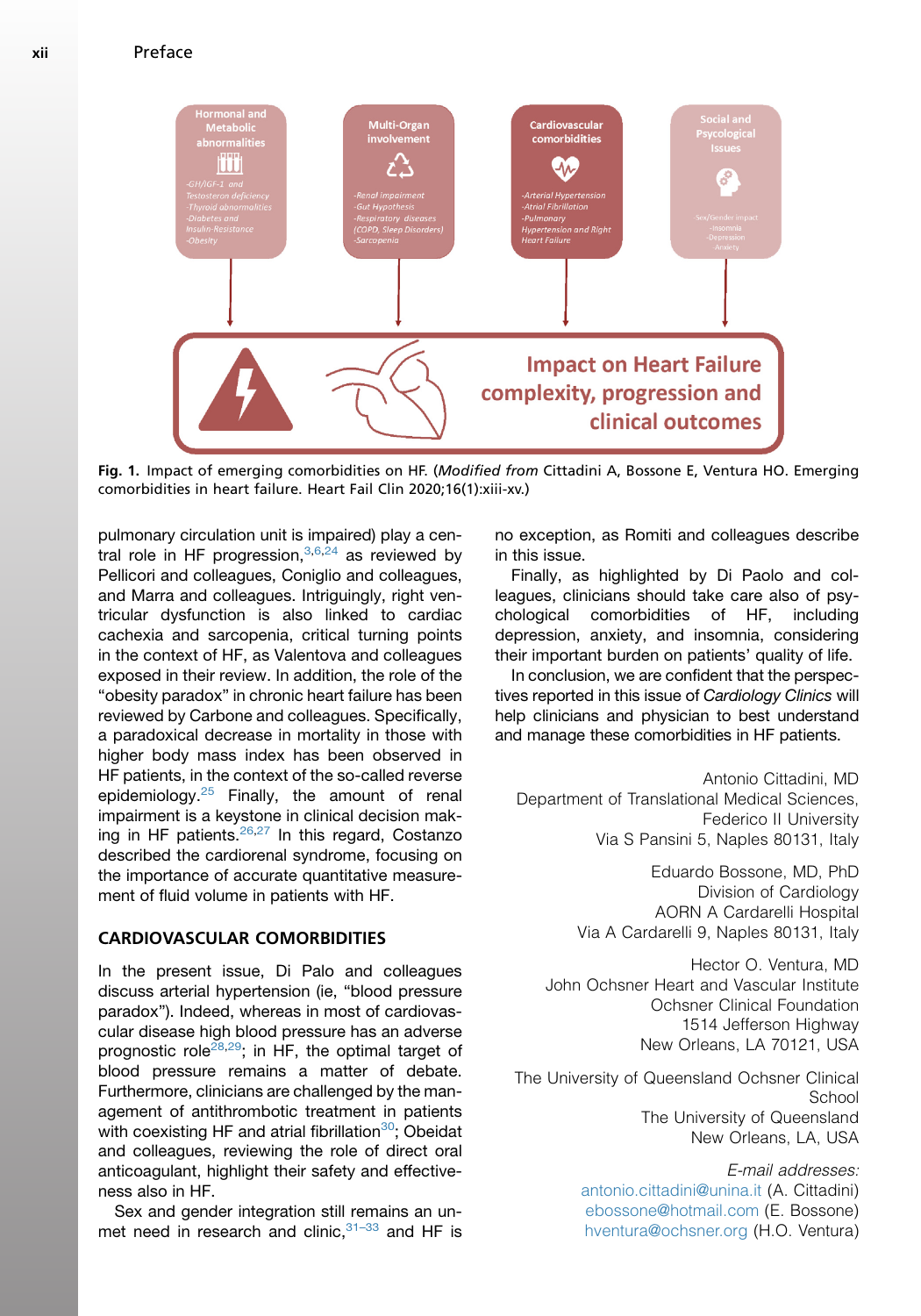## **REFERENCES**

- <span id="page-2-0"></span>1. Tsao CW, Aday AW, Almarzooq ZI, et al. Heart disease and stroke statistics–2022 update: a report from the American Heart Association. Circulation 2022;145(8):e153–639. [https://doi.org/10.1161/CIR.](https://doi.org/10.1161/CIR.0000000000001052) [0000000000001052](https://doi.org/10.1161/CIR.0000000000001052) CIR0000000000001052.
- <span id="page-2-1"></span>2. Salzano A, D'Assante R, Stagnaro FM, et al. Heart failure management during COVID-19 outbreak in Italy. Telemedicine experience from a heart failure university tertiary referral centre. Eur J Heart Fail 2020;22(6):1048–50. [https://doi.org/10.1002/ejhf.](https://doi.org/10.1002/ejhf.1911) [1911](https://doi.org/10.1002/ejhf.1911).
- <span id="page-2-2"></span>3. [Streng KW, Nauta JF, Hillege HL, et al. Non-cardiac](http://refhub.elsevier.com/S0733-8651(22)00001-7/sref3) [comorbidities in heart failure with reduced, mid](http://refhub.elsevier.com/S0733-8651(22)00001-7/sref3)[range and preserved ejection fraction. Int J Cardiol](http://refhub.elsevier.com/S0733-8651(22)00001-7/sref3) [2018;271:132–9.](http://refhub.elsevier.com/S0733-8651(22)00001-7/sref3)
- <span id="page-2-3"></span>4. [Wolsk E, Claggett B, Køber L, et al. Contribution of](http://refhub.elsevier.com/S0733-8651(22)00001-7/sref4) [cardiac and extra-cardiac disease burden to risk](http://refhub.elsevier.com/S0733-8651(22)00001-7/sref4) [of cardiovascular outcomes varies by ejection frac](http://refhub.elsevier.com/S0733-8651(22)00001-7/sref4)[tion in heart failure. Eur J Heart Fail 2018;20:504–10.](http://refhub.elsevier.com/S0733-8651(22)00001-7/sref4)
- <span id="page-2-4"></span>5. [Radhoe SP, Veenis JF, Linssen GCM, et al. Diabetes](http://refhub.elsevier.com/S0733-8651(22)00001-7/sref5) [and treatment of chronic heart failure in a large real](http://refhub.elsevier.com/S0733-8651(22)00001-7/sref5)[world heart failure population. ESC Heart Fail 2022;](http://refhub.elsevier.com/S0733-8651(22)00001-7/sref5) [9:353–62](http://refhub.elsevier.com/S0733-8651(22)00001-7/sref5).
- <span id="page-2-5"></span>6. [Iorio A, Senni M, Barbati G, et al. Prevalence and](http://refhub.elsevier.com/S0733-8651(22)00001-7/sref6) [prognostic impact of non-cardiac co-morbidities in](http://refhub.elsevier.com/S0733-8651(22)00001-7/sref6) [heart failure outpatients with preserved and reduced](http://refhub.elsevier.com/S0733-8651(22)00001-7/sref6) [ejection fraction: a community-based study. Eur J](http://refhub.elsevier.com/S0733-8651(22)00001-7/sref6) [Heart Fail 2018;20:1257–66.](http://refhub.elsevier.com/S0733-8651(22)00001-7/sref6)
- <span id="page-2-6"></span>7. [Arcopinto M, Salzano A, Giallauria F, et al. Growth](http://refhub.elsevier.com/S0733-8651(22)00001-7/sref7) [hormone deficiency is associated with worse car](http://refhub.elsevier.com/S0733-8651(22)00001-7/sref7)[diac function, physical performance, and outcome](http://refhub.elsevier.com/S0733-8651(22)00001-7/sref7) [in chronic heart failure: insights from the T.O.S.CA.](http://refhub.elsevier.com/S0733-8651(22)00001-7/sref7) [GHD Study. PLoS One 2017;12:e0170058](http://refhub.elsevier.com/S0733-8651(22)00001-7/sref7).
- 8. [Arcopinto M, Salzano A, Bossone E, et al. Multiple](http://refhub.elsevier.com/S0733-8651(22)00001-7/sref8) [hormone deficiencies in chronic heart failure. Int J](http://refhub.elsevier.com/S0733-8651(22)00001-7/sref8) [Cardiol 2015;184:421–3.](http://refhub.elsevier.com/S0733-8651(22)00001-7/sref8)
- 9. [Salzano A, Marra AM, Ferrara F, et al. Multiple hor](http://refhub.elsevier.com/S0733-8651(22)00001-7/sref9)[mone deficiency syndrome in heart failure with pre](http://refhub.elsevier.com/S0733-8651(22)00001-7/sref9)[served ejection fraction. Int J Cardiol 2016;225:1–3.](http://refhub.elsevier.com/S0733-8651(22)00001-7/sref9)
- 10. [Marra AM, Arcopinto M, Bobbio E, et al. An unusual](http://refhub.elsevier.com/S0733-8651(22)00001-7/sref10) [case of dilated cardiomyopathy associated with par](http://refhub.elsevier.com/S0733-8651(22)00001-7/sref10)[tial hypopituitarism. Intern Emerg Med 2012;7\(suppl](http://refhub.elsevier.com/S0733-8651(22)00001-7/sref10) [2\):S85–7](http://refhub.elsevier.com/S0733-8651(22)00001-7/sref10).
- <span id="page-2-7"></span>11. [Cittadini A, Salzano A, Iacoviello M, et al. Multiple](http://refhub.elsevier.com/S0733-8651(22)00001-7/sref11) [hormonal and metabolic deficiency syndrome pre](http://refhub.elsevier.com/S0733-8651(22)00001-7/sref11)[dicts outcome in heart failure: the T.O.S.CA. Regis](http://refhub.elsevier.com/S0733-8651(22)00001-7/sref11)[try. Eur J Prev Cardiol 2021;28:1691–700](http://refhub.elsevier.com/S0733-8651(22)00001-7/sref11).
- <span id="page-2-8"></span>12. [Bossone E, Arcopinto M, Iacoviello M, et al. Multiple](http://refhub.elsevier.com/S0733-8651(22)00001-7/sref12) [hormonal and metabolic deficiency syndrome in](http://refhub.elsevier.com/S0733-8651(22)00001-7/sref12) [chronic heart failure: rationale, design, and demo](http://refhub.elsevier.com/S0733-8651(22)00001-7/sref12)[graphic characteristics of the T.O.S.CA. Registry.](http://refhub.elsevier.com/S0733-8651(22)00001-7/sref12) [Intern Emerg Med 2018;13:661–71](http://refhub.elsevier.com/S0733-8651(22)00001-7/sref12).
- <span id="page-2-9"></span>13. Salzano A, Marra AM, Arcopinto M, et al. Combined effects of growth hormone and testosterone

replacement treatment in heart failure. ESC Heart Fail 2019;6(6):1216–21. [https://doi.org/10.1002/](https://doi.org/10.1002/ehf2.12520) [ehf2.12520.](https://doi.org/10.1002/ehf2.12520)

- 14. [Salzano A, D'Assante R, Lander M, et al. Hormonal](http://refhub.elsevier.com/S0733-8651(22)00001-7/sref14) [replacement therapy in heart failure: focus on](http://refhub.elsevier.com/S0733-8651(22)00001-7/sref14) [growth hormone and testosterone. Heart Fail Clin](http://refhub.elsevier.com/S0733-8651(22)00001-7/sref14) [2019;15:377–91.](http://refhub.elsevier.com/S0733-8651(22)00001-7/sref14)
- 15. [Salzano A, Marra AM, D'Assante R, et al. Growth](http://refhub.elsevier.com/S0733-8651(22)00001-7/sref15) [hormone therapy in heart failure. Heart Fail Clin](http://refhub.elsevier.com/S0733-8651(22)00001-7/sref15) [2018;14:501–15.](http://refhub.elsevier.com/S0733-8651(22)00001-7/sref15)
- 16. [Arcopinto M, Salzano A, Isgaard J, et al. Hormone](http://refhub.elsevier.com/S0733-8651(22)00001-7/sref16) [replacement therapy in heart failure. Curr Opin Car](http://refhub.elsevier.com/S0733-8651(22)00001-7/sref16)[diol 2015;30:277–84](http://refhub.elsevier.com/S0733-8651(22)00001-7/sref16).
- <span id="page-2-10"></span>17. Cassambai S, Salzano A, Yazaki Y, et al. Impact of acute choline loading on circulating trimethylamine N-oxide levels. Eur J Prev Cardiol 2019;26(17):1899– 902. <https://doi.org/10.1177/2047487319831372>, 2047487319831372.
- <span id="page-2-11"></span>18. Yazaki Y, Aizawa K, Israr MZ, et al. Ethnic differences in association of outcomes with trimethylamine N-oxide in acute heart failure patients. ESC Heart Fail 2020;7(5):2373–8. [https://doi.org/10.](https://doi.org/10.1002/ehf2.12777) [1002/ehf2.12777](https://doi.org/10.1002/ehf2.12777).
- <span id="page-2-12"></span>19. Salzano A, Israr MZ, Yazaki Y, et al. Combined use of trimethylamine N-oxide with BNP for risk stratification in heart failure with preserved ejection fraction: findings from the DIAMONDHFpEF study. Eur J Prev Cardiol 2020;27(19):2159–62. [https://doi.org/](https://doi.org/10.1177/2047487319870355) [10.1177/2047487319870355](https://doi.org/10.1177/2047487319870355), 2047487319870355.
- 20. Yazaki Y, Salzano A, Nelson CP, et al. Geographical location affects the levels and association of trimethylamine N-oxide with heart failure mortality in BIO-STAT-CHF: a post-hoc analysis. Eur J Heart Fail 2019;21(10):1291–4. [https://doi.org/10.1002/ejhf.](https://doi.org/10.1002/ejhf.1550) [1550.](https://doi.org/10.1002/ejhf.1550)
- 21. [Israr MZ, Bernieh D, Salzano A, et al. Association of](http://refhub.elsevier.com/S0733-8651(22)00001-7/sref21) [gut-related metabolites with outcome in acute heart](http://refhub.elsevier.com/S0733-8651(22)00001-7/sref21) [failure. Am Heart J 2021;234:71–80](http://refhub.elsevier.com/S0733-8651(22)00001-7/sref21).
- <span id="page-2-13"></span>22. Marra AM, Sherman AE, Salzano A, et al. Right side of the heart pulmonary circulation unit involvement in left-sided heart failure: diagnostic, prognostic, and therapeutic implications. Chest 2022;161(2):535– 51. [https://doi.org/10.1016/j.chest.2021.09.023.](https://doi.org/10.1016/j.chest.2021.09.023)
- <span id="page-2-14"></span>23. [D'Alto M, Marra AM, Severino S, et al. Right](http://refhub.elsevier.com/S0733-8651(22)00001-7/sref23) [ventricular-arterial uncoupling independently predicts](http://refhub.elsevier.com/S0733-8651(22)00001-7/sref23) [survival in COVID-19 ARDS. Crit Care 2020;24:670](http://refhub.elsevier.com/S0733-8651(22)00001-7/sref23).
- <span id="page-2-15"></span>24. [Marra AM, Egenlauf B, Ehlken N, et al. Change of](http://refhub.elsevier.com/S0733-8651(22)00001-7/sref24) [right heart size and function by long-term therapy](http://refhub.elsevier.com/S0733-8651(22)00001-7/sref24) [with riociguat in patients with pulmonary arterial hy](http://refhub.elsevier.com/S0733-8651(22)00001-7/sref24)[pertension and chronic thromboembolic pulmonary](http://refhub.elsevier.com/S0733-8651(22)00001-7/sref24) [hypertension. Int J Cardiol 2015;195:19–26.](http://refhub.elsevier.com/S0733-8651(22)00001-7/sref24)
- <span id="page-2-16"></span>25. Aimo A, Januzzi JL, Vergaro G, et al. Revisiting the obesity paradox in heart failure: per cent body fat as predictor of biomarkers and outcome. Eur J Prev Cardiol 2019;26(16):1751–9. [https://doi.org/](https://doi.org/10.1177/2047487319852809) [10.1177/2047487319852809](https://doi.org/10.1177/2047487319852809), 2047487319852809.